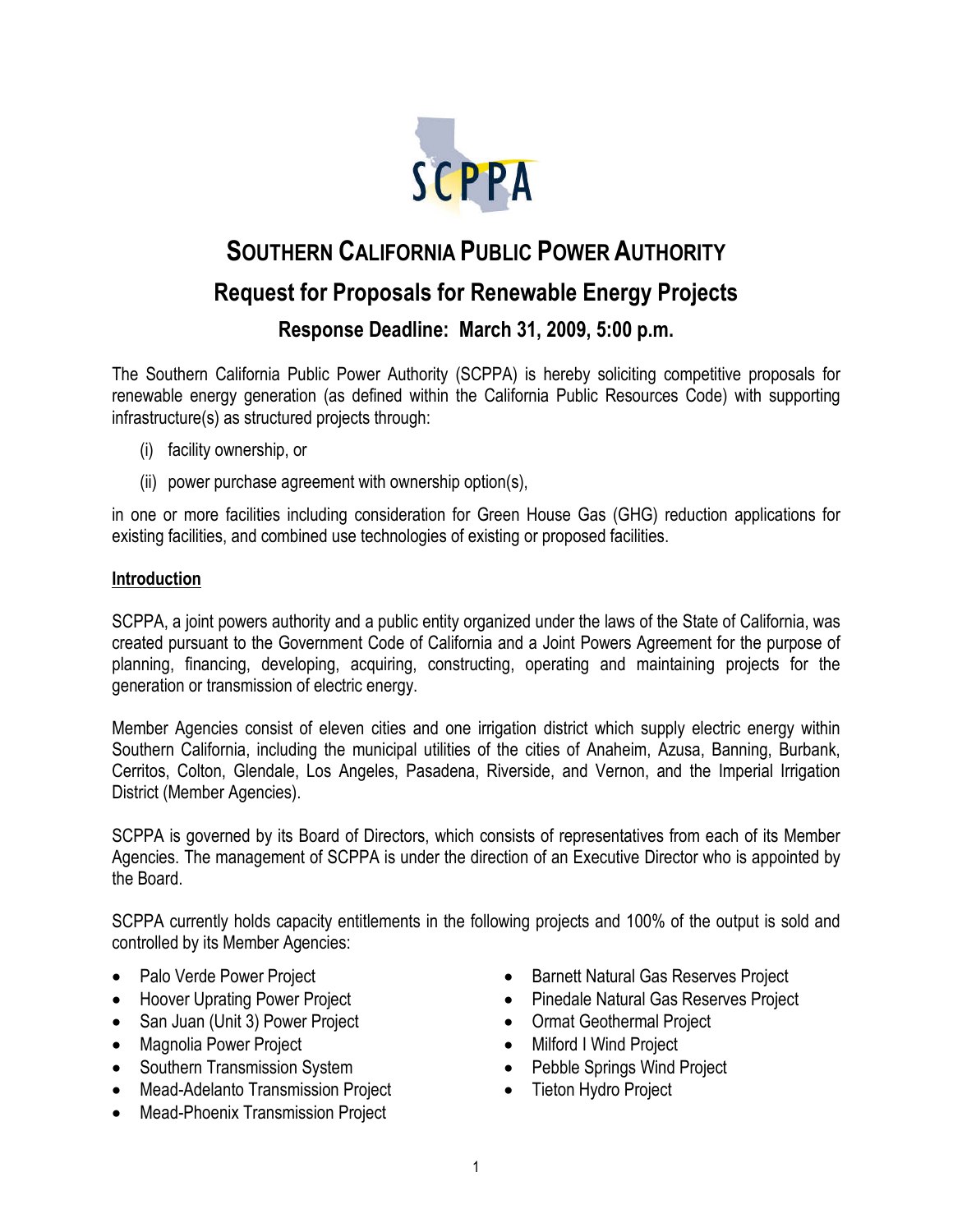## **Equity Participation**

SCPPA is well positioned to facilitate the joint ownership of renewable power projects for the benefit of its Member Agencies. SCPPA would like to hold an undivided equity interest in all or part of the facility, issue tax-exempt debt financing to pay for the capital buy-in, and sell 100% of the output to the interested Member Agencies at cost. SCPPA's low cost of capital provides a benefit to its Member Agencies under the equity/ownership scenario; therefore this is the preferred scenario for this RFP. However, SCPPA will also consider power purchase agreements (straight or prepay), which include an option to purchase the project during the term of the agreement.

SCPPA will not entertain speculative or research proposals, but seeks tangible and timely opportunities to increase their generation portfolio with renewable technologies.

SCPPA does not wish to entertain power purchase agreements without ownership options.

### **Proposal Submission Delivery Requirements**

One (1) hard copy of your response, including a letter of authentic offer with wet-ink authority signature, and any supporting documentation should be delivered prior to the end of business day on March 31, 2009 to:

Southern California Public Power Authority 225 S. Lake Avenue, Suite 1250 Pasadena, California 91101

One soft copy of your proposal should also be delivered as above or alternately e-mailed to dwalden@scppa.org. Clarification questions may also be addressed to David Walden at dwalden@scppa.org, (626) 793-9364; Fax 793-9461

No contact should be made with the Board of Directors, Committee Members, or SCPPA Member Agencies concerning this request for proposals.

All information received by SCPPA in response to this Request for Proposal is subject to the California Public Records Act and all submissions may be subject to review in the event of an Audit.

#### **Proposal Submission Required Elements**

- 1) **Category**: Respondent will clearly identify their submission into the following categories:
	- a) Wind, including all air-flow technologies
	- b) Geothermal, including all temperature gradient technologies
	- c) Biomass, including waste or dedicated energy crops
	- d) Biogas, including landfill, digester gases and gas conversion or gasification technologies
	- e) Hydro, including all mass-in-motion technologies involving fluids
	- f) Solar, including all photo-voltaic and photo-optic technologies
	- g) Solar Thermal, including all sunlight concentration technologies
	- h) Municipal Solid Waste (MSW)
	- i) Load-shifting as defined by the California Energy Commission (CEC), including energy storage and permanent load-shifting technologies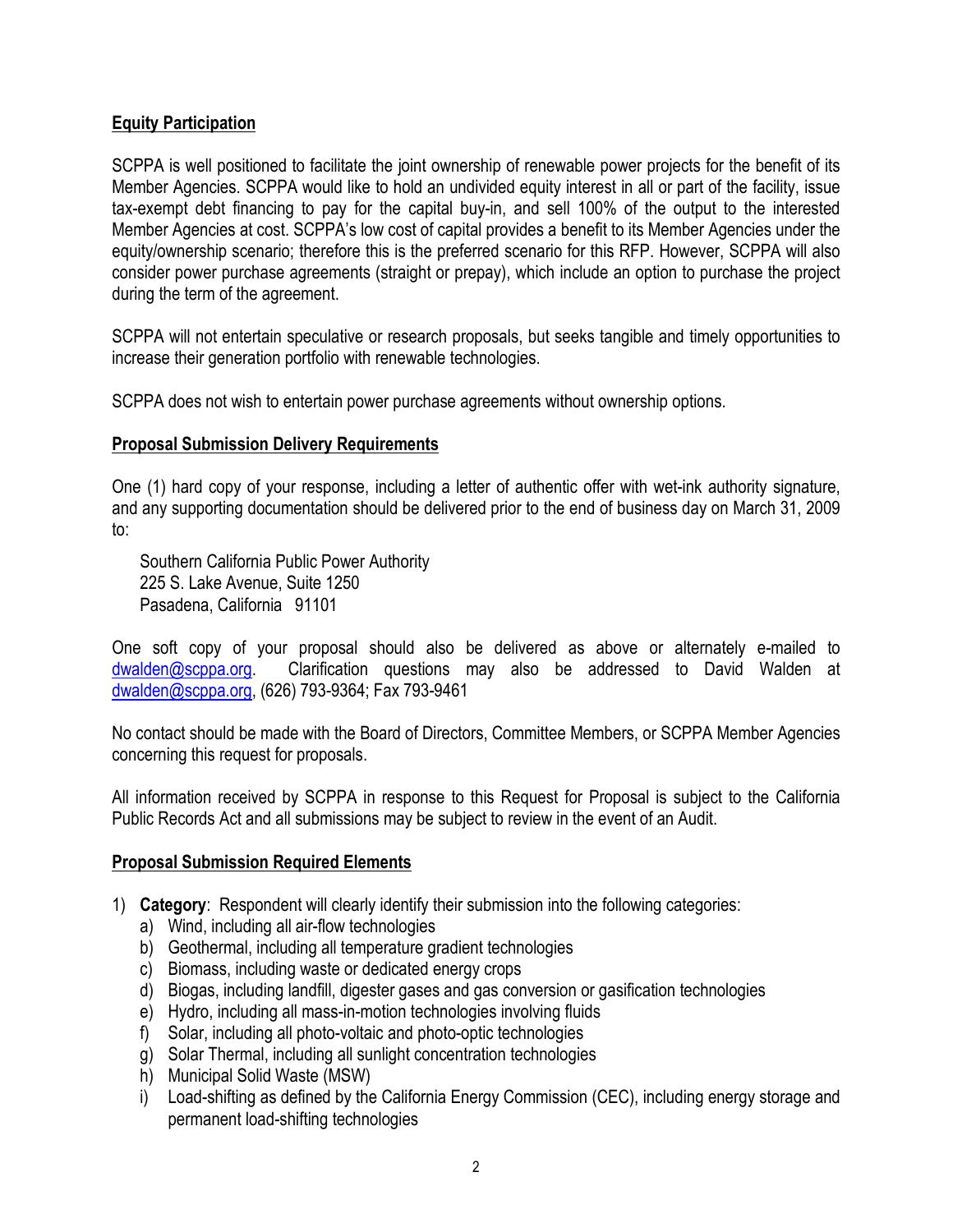- j) Green House Gas (GHG), including reduction or capture and sequestration technologies
- k) Alternative Use, including supplemental processes to existing operations
- 2) **Project Details:** Respondent will clearly identify the proposed energy delivery including sub-sets or project phasing with the following information:
	- a) **Project Description**:
		- i) Project name and location, and phases if applicable
	- b) **Contract Quantity**: in MW and GWh, and by project phase if applicable
		- i) Include nameplate rating and proposed amount to be delivered
	- c) **Cost of Energy**: expressed in present dollar value as \$/MWh, and itemized by cost components if applicable. All Respondents shall establish this Cost of Energy to start on the Commercial Operation Date (COD) with a FIXED escalation of one and one half percent (1.5%).
	- d) **Energy Availability:** Maximum and minimum monthly capacity factors, load shapes, seasonal shapes, and reliability indices
		- i) Dispatch-ability/Scheduling: Describe the dispatch-ability of the proposed power (by unit or phase if applicable) and scheduling requirements/limitations. Also outline any rights for SCPPA to perform full or partial dispatch.
	- e) **Point of Delivery (POD):** The cost of transmission to a delivery point shall be included in the Cost of Energy to one of the following locations:
		- i.) Mead 230
		- ii.) Mead 500
		- iii.) Marketplace
		- iv.) Westwing 500
		- v.) Mona
		- vi.) Gonder
		- vii.) LADWP-Sylmar
		- viii.) NOB
- ix.) Midpoint Victorville-Lugo
- x.) McCullough 500
- xi.) Adelanto 500
- xii.) Victorville 500
- xiii.) Barren Ridge 230
- xiv.) Intermountain Power Project Station
- xv.) ISO SP15

This listing represents locations where SCPPA Members have existing rights. Others delivery points may be identified by the Respondent when associated costs are also identified to achieve delivery to the end use consumers of the Members. If the delivery point is unknown; Respondent should identify the point of delivery as the bus-bar, transformer high-side or other site specific project element such that a transmission cost component may be clearly identified at a later time.

- f) **Environmental Attributes:** SCPPA shall receive any and all environmental attributes associated with the generating facility and the energy output, including but not limited to renewable energy credits and air emission credits or offsets, i.e. greenhouse gas credits, at the location of source.
	- i) For combustion technologies detail the forecast emissions, emissions controls, or compliance to applicable area regulations.
- g) **Capacity Rights:** SCPPA shall receive any and all capacity rights associated with the energy.
	- i) Identify any Energy and/or associated capacity to be provided to parties other than SCPPA.
	- ii) Identify any project dependent facilities that require shared use or third party access rights such as intermediate distribution infrastructure, control rooms, or other intermingled facilities.
	- iii) Describe any controls or provisions to assure the continuation of the described capacity: i.e.: for wind projects any adjacent or future projects encroaching on turbine spacing or airflow; for hydro projects any limitations or regulations on water flow, diversion or lake level maintenance requirements; and other such controllable measures for the proposed project.
- h) **Ownership:** Description of the proposed ownership and operation structure (i.e., 100% SCPPAowned turnkey, corporation, general partnership, limited partnership, etc.)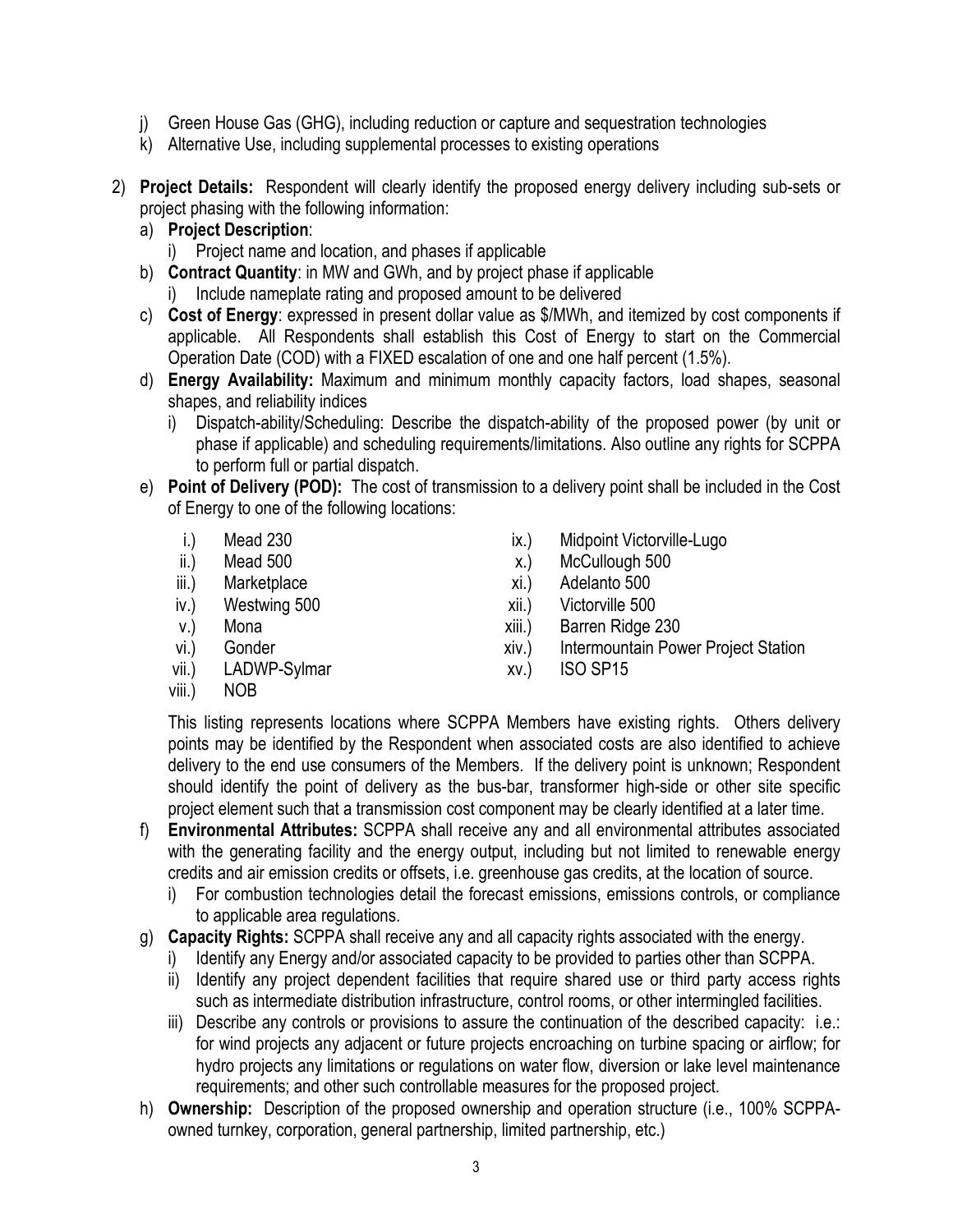- i) In the case of a SCPPA ownership offer, a purchase price at Commercial Operation Date (COD) shall be specified along with an estimate of all recurring owner costs, including but not limited to operation and maintenance costs, taxes, lease payments, royalties, insurance, etc.
- ii) For purchase power agreements with purchase options, a delivered energy price, in \$/MWh, shall be specified for the energy, environmental attributes and capacity (as Cost of Energy within Section 2.c.); and an early buyout price or detailed formula to calculate the buyout price shall be specified – typically coincident with tax credits or another project horizon where a purchase option would naturally occur.
- iii) Terms up to the life of the facility will be considered.
- i) **Project Plan to Commercial Operation Date:** A proposed commercial operation date with a satisfactory major milestone schedule that includes at least the following:
	- i) Proposed schedule for obtaining and developing site access and control through executed leases, fee purchases, approvals, or other means.
	- ii) Detail any prior or existing settlements made for environmental mitigation and clearly identify any post-construction or pass-forward mitigation obligations which would be forwarded in the event a contract was executed (i.e.: reserve or offset land for environmental habitat or reconstruction.)
	- iii) Proposed schedule for obtaining construction and operational permits and licenses, and construction financing.
	- iv) Proposed construction schedule including major equipment purchasing, anticipated Factory Acceptance Testing of major components, Site Tests, commencement of test-energy and Commercial Operation Date (COD).
	- v) For projects or operations requiring water or make-up water, describe the supply requirements and provisions for supply.
	- vi) Proposed schedule or application status to acquire necessary transmission and/or interconnection service.
	- vii) Describe whether and to what extent any environmental studies have been carried out with respect to the proposed project and how compliance with the California Environmental Quality Act (CEQA) might be effectuated, including, if the Project is located outside California, how Title 14 Section 15277 of the California Administrative Code is addressed by the project.
- 3) **Experience:** Respondent will clearly identify project participants and management team including identification of those responsible for design, construction, permitting, operations and maintenance.
	- a) Specify key employees and describe their experience with the development, construction, finance closing, commercial operation, and maintenance of similar projects as proposed by respondent in response to this RFP.
	- b) Provide current financial statements of all entities involved as Project participants or as part of management team. This shall include items such as audited financial statements (not over twelve months old,) annual reports, FERC Form 1, and any other applicable financial information. If none of the above are available; respondent shall be expected to provide verifiable financial statements for the past three (3) years if available, and respondent's Dunn & Bradstreet identification number, where available.
	- c) Provide a commitment statement for the retention and use of key employees as proposed, their availability to initiate and sustain the proposal, as well as planned supplement if not available to assure project delivery.
	- d) Respondent shall indicate any and all pending litigation that could affect the viability of respondent's proposal or respondent's financial stability.
	- e) Identify existing projects in commercial operation which respondent developed and/or operates.